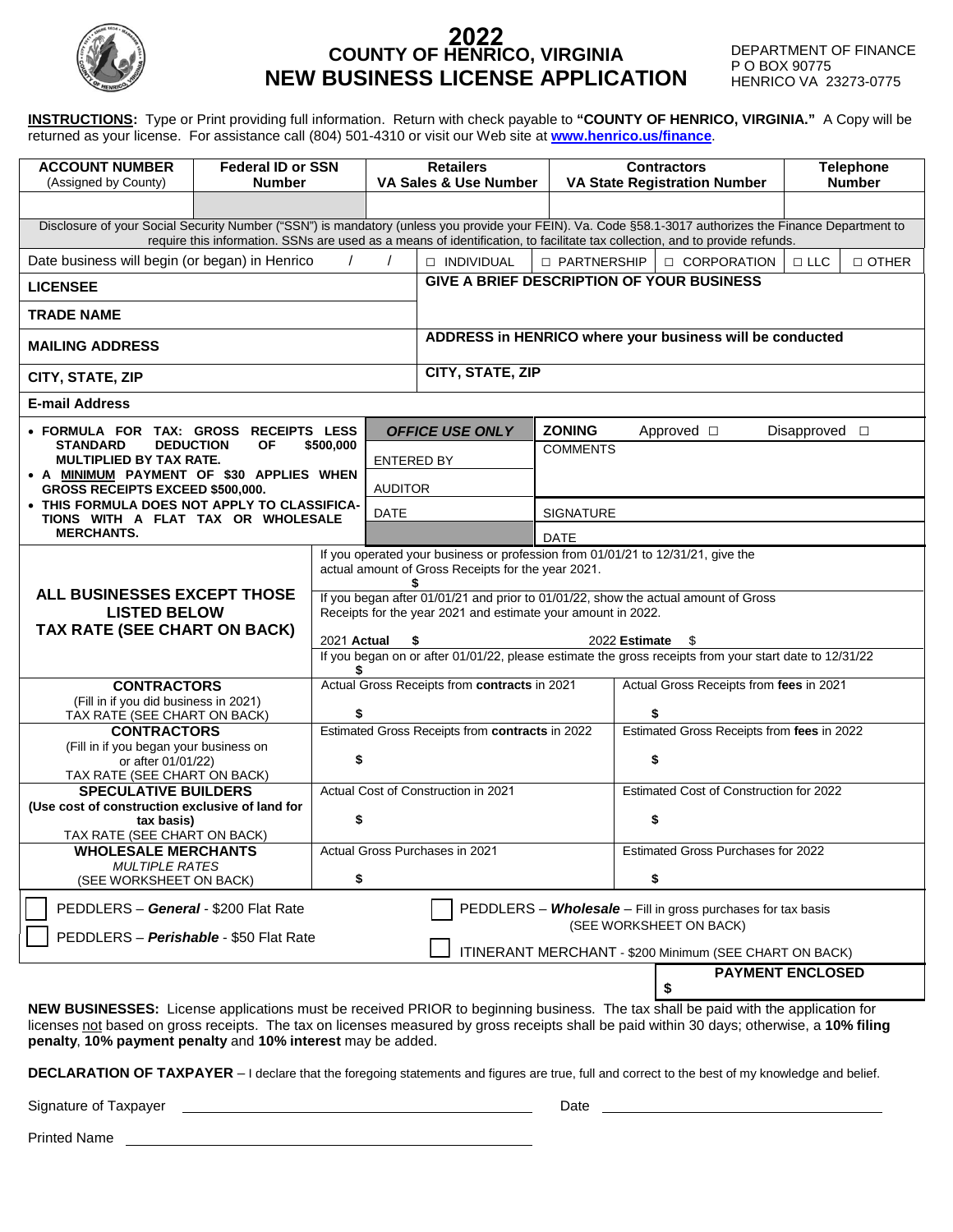#### **Sec. 20-350 Definitions.**

Gross receipts of the business means the gross sales of merchandise and the gross receipts of the business, occupation or profession from all earnings, fees, commissions, brokerage charges and rentals, and from all income whatsoever arising from or growing out of the conduct of the business, occupation or profession licensed in this chapter during the license year immediately preceding the license year for which the tax is being computed, without any deductions whatsoever, unless otherwise expressly provided (by the State or County Code).

|                                     | <b>COUNTY LICENSE RATES ONLY WHEN TAX BASE EXCEEDS \$500,000</b>                            |                                 |                                             |  |  |
|-------------------------------------|---------------------------------------------------------------------------------------------|---------------------------------|---------------------------------------------|--|--|
|                                     | (Exception: Most businesses subject to the flat tax are located on the front of this form.) |                                 |                                             |  |  |
| <b>Amusement Promoter</b>           | \$.20 per \$100 of gross receipts or \$30, whichever                                        | Itinerant Merchant*             | \$200 flat tax or \$.20 per \$100 of gross  |  |  |
|                                     | is greater.                                                                                 | (see front)                     | receipts, whichever is greater.             |  |  |
| <b>Business &amp; Misc. Service</b> | \$.20 per \$100 of gross receipts or \$30, whichever                                        | Peddler - Ice and Wood          | \$30 flat tax                               |  |  |
|                                     | is greater.                                                                                 |                                 |                                             |  |  |
| <b>Coin Machine Operator</b>        | \$200 plus \$.20 per \$100 of gross receipts from                                           | Peddler – Seafood (Catch)       | \$15 flat tax                               |  |  |
|                                     | machines (Amusement, Music, etc.)                                                           |                                 |                                             |  |  |
| <b>Commission Merchant</b>          | \$.20 per \$100 of gross receipts or \$30, whichever                                        | <b>Personal Service</b>         | \$.20 per $$100$ of gross receipts or \$30, |  |  |
|                                     | is greater.                                                                                 | (includes Taxi)                 | whichever is greater.                       |  |  |
| <b>Contractor</b>                   | \$.15 per \$100 of gross receipts or \$30, whichever                                        | <b>Professional Service</b>     | $$.20$ per \$100 of gross receipts or \$30, |  |  |
| (see notice below)                  | is greater.                                                                                 |                                 | whichever is greater.                       |  |  |
| <b>Contractor (Fee Basis)</b>       | \$1.50 per \$100 of gross fees or \$30, whichever is                                        | <b>Retail Merchant</b>          | \$.20 per $$100$ of gross receipts or \$30, |  |  |
| (see notice below)                  | greater.                                                                                    |                                 | whichever is greater.                       |  |  |
| <b>Speculative Builder</b>          | \$.15 per \$100 of cost of construction (excluding                                          | <b>Sales Promotion Show</b>     | \$250 per week                              |  |  |
| (see notice below)                  | cost of land) or \$30, whichever is greater.                                                |                                 |                                             |  |  |
| First Mortgage Loan &               | \$.20 per \$100 of gross receipts (excluding                                                | <b>Wholesale Merchant</b>       | See Worksheet Below.                        |  |  |
| <b>Money Lender</b>                 | principal) or \$30, whichever is greater.                                                   |                                 |                                             |  |  |
| <b>Hotel &amp; Motel</b>            | \$.20 per \$100 of gross receipts or \$30, whichever                                        | Utility-Water, Telephone, Heat, | \$.50 per \$100 of gross receipts.          |  |  |
|                                     | is greater.                                                                                 | <b>Light and Gas</b>            |                                             |  |  |

### **WHOLESALE MERCHANTS WORKSHEET**

| WHOLESALE MERCHANTS AND DISTRIBUTORS, WHOLESALE PEDDLERS, AND |                                                           |            |                         |                                 |                                                                  |                            |
|---------------------------------------------------------------|-----------------------------------------------------------|------------|-------------------------|---------------------------------|------------------------------------------------------------------|----------------------------|
| <b>JUNK/PAPER DEALERS WORKSHEET</b>                           |                                                           |            |                         |                                 |                                                                  |                            |
|                                                               | TOTAL GROSS PURCHASES (Less \$500,000 Standard Deduction) |            | 2021                    |                                 | <b>TOTAL GROSS PURCHASES (Less \$500,000 Standard Deduction)</b> | \$29,035,076               |
|                                                               | (Multiply rates below X purchases to determine TAX DUE)   |            |                         |                                 | (Multiply rates below X purchases to determine TAX DUE)          |                            |
| <b>PURCHASES</b>                                              |                                                           | <b>TAX</b> |                         | <b>PURCHASES</b>                |                                                                  | <b>TAX</b>                 |
| (Breakdown)                                                   |                                                           |            |                         | (Breakdown)                     |                                                                  |                            |
|                                                               | \$1 to \$10,000 purchases $(\$25$ min. tax)               |            | \$25.00                 | S.<br>10.000                    | \$1 to \$10,000 purchases $(\$25$ min. tax)                      | 25.00<br>$\mathbf{s}$      |
|                                                               | \$10,001 to \$5,000,000 (\$.20 per \$100)                 |            |                         | \$4,989,999                     | \$10,001 to \$5,000,000 (\$.20 per \$100)                        | \$9,980.00                 |
|                                                               | \$5,000,001 to \$15,000,000 (\$.15 per \$100)             |            |                         | \$9,999,999                     | \$5,000,001 to \$15,000,000 (\$.15 per \$100)                    | \$15,000.00                |
|                                                               | \$15,000,001 to \$25,000,000 (\$.10 per \$100)            |            |                         | \$9,999,999                     | \$15,000,001 to \$25,000,000 (\$.10 per \$100)                   | \$10,000.00                |
|                                                               | \$25,000,001 to \$50,000,000 (\$.05 per \$100)            |            |                         | \$4,035,079                     | \$25,000,001 to \$50,000,000 (\$.05 per \$100)                   | \$2,018.00                 |
|                                                               | \$50,000,001 to \$100,000,000 (\$.025 per \$100)          | $=$        |                         |                                 | \$50,000,001 to \$100,000,000 (\$.025 per \$100)                 |                            |
|                                                               | \$100,000,001 and over (\$.0125 per \$100)                |            |                         |                                 | \$100,000,001 and over (\$.0125 per \$100)                       |                            |
|                                                               |                                                           |            |                         |                                 |                                                                  |                            |
|                                                               | TOTALS                                                    |            |                         | \$29,035,076                    | <b>TOTALS</b>                                                    | \$37,023.00                |
| <b>Wholesale Tax Base</b>                                     |                                                           |            | <b>Tax Amount II</b>    | <b>Wholesale Tax Base</b>       |                                                                  | <b>Tax Amount</b>          |
| <b>After Standard Deduction</b>                               |                                                           |            | Enter this total on the | <b>After Standard Deduction</b> |                                                                  | Enter this total on the    |
|                                                               |                                                           |            | License Application     |                                 |                                                                  | <b>License Application</b> |

**Contractor Affidavit:** (To be signed by all contractors not required to be licensed or certified by the State Board of Contractors.)

As an applicant for a business license to perform work in the County of Henrico and pursuant to Chapter 11, Title 54.1 of the Code of Virginia, I hereby swear that I am not required to be licensed or certified as a contractor in the Commonwealth of Virginia because the total contract value of the work being performed does not exceed \$1,000 per single contract or job (or a total of \$150,000 during any twelve month period). I understand that this foregoing dollar limitation does not apply to either landscape irrigation or well water construction and that licensure or certification is required in those cases.

I declare that the statements given herein are true, full and correct to the best of my knowledge and belief.

| <b>Print Name and Title</b>                                                                                                                                                                                   | Signature                                                                                                                                                             |                            |
|---------------------------------------------------------------------------------------------------------------------------------------------------------------------------------------------------------------|-----------------------------------------------------------------------------------------------------------------------------------------------------------------------|----------------------------|
| STATE OF VIRGINIA<br><b>TO-WIT:</b><br><b>COUNTY OF HENRICO</b>                                                                                                                                               |                                                                                                                                                                       |                            |
| I, the undersigned notary public for the county and state aforesaid, do certify that<br>(Title) of<br>Henrico County, Virginia, and as such represents that he/she is authorized to execute this application. | statements contained herein are true to the best of his/her knowledge and belief and that he/she is an individual acting in his/her own right or for entities, is the | in in<br>(Entity)<br>Name) |
|                                                                                                                                                                                                               | (SEAL)<br><b>NOTARY PUBLIC</b>                                                                                                                                        |                            |
| My Commission expires the ______<br>dav of                                                                                                                                                                    | 20                                                                                                                                                                    |                            |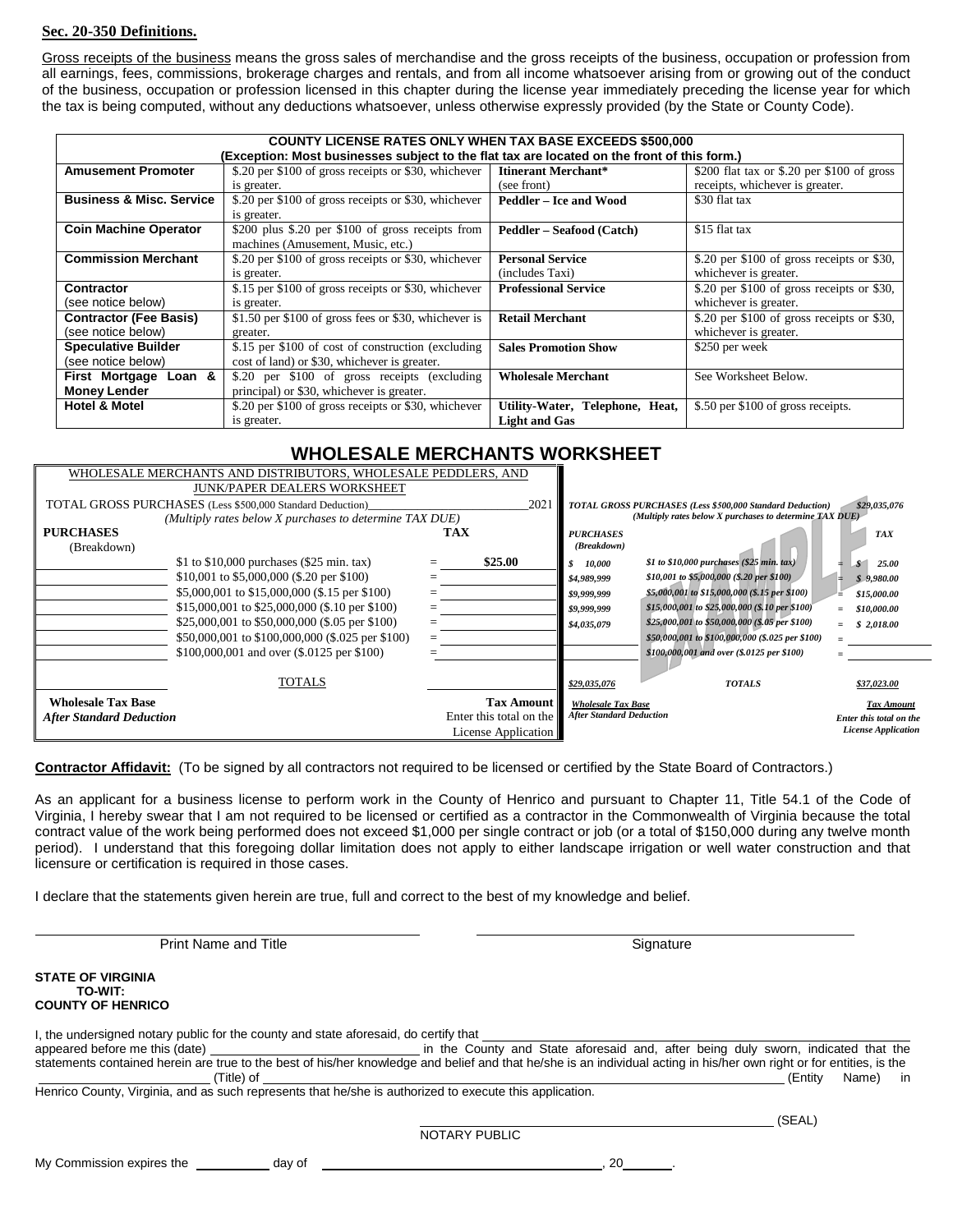# **SUPPLEMENTAL BUSINESS LICENSE QUESTIONNAIRE**

|                   |                                                                                                                   | **COMPLETE FOR HOME OCCUPATION / HOME OFFICE ONLY**                                                                                                                           |  |  |  |
|-------------------|-------------------------------------------------------------------------------------------------------------------|-------------------------------------------------------------------------------------------------------------------------------------------------------------------------------|--|--|--|
|                   | <b>Licensee Information</b>                                                                                       | <b>Description of Business</b>                                                                                                                                                |  |  |  |
|                   |                                                                                                                   | Be as COMPLETE AND SPECIFIC as possible.                                                                                                                                      |  |  |  |
|                   | Name of Licensee                                                                                                  |                                                                                                                                                                               |  |  |  |
| <b>Trade Name</b> |                                                                                                                   |                                                                                                                                                                               |  |  |  |
|                   | Address of Home Office in Henrico County                                                                          |                                                                                                                                                                               |  |  |  |
|                   | <b>Business Phone</b>                                                                                             |                                                                                                                                                                               |  |  |  |
|                   |                                                                                                                   | Please Complete the Following: Keep in mind that these questions pertain to business activity in your home.                                                                   |  |  |  |
|                   |                                                                                                                   | Does the licensee live at the street address where the business will trade? $\Box$ Yes $\Box$ No                                                                              |  |  |  |
|                   | Will anyone work at the home business that does not live in the home?                                             | $\Box$ Yes $\Box$ No                                                                                                                                                          |  |  |  |
|                   | Does the licensee own the dwelling? If not, the owner or his agent must sign:                                     |                                                                                                                                                                               |  |  |  |
|                   | I, the owner, authorize use of the property for the business described above.                                     |                                                                                                                                                                               |  |  |  |
|                   | How will services be offered?                                                                                     | $\Box$ By appointment only $\Box$ To the general public (walk-in)<br>Area (square feet) of main floor of dwelling: _______________ Area used for business purpose: __________ |  |  |  |
|                   |                                                                                                                   | Will the business require external or internal additions or alterations to the home? $\Box$ Yes $\Box$ No                                                                     |  |  |  |
|                   |                                                                                                                   | Will the business use a detached accessory structure (garage, shed, etc.) for any purpose? $\Box$ Yes $\Box$ No                                                               |  |  |  |
|                   |                                                                                                                   | Will the business use machinery or equipment not customary for household purposes? $\Box$ Yes $\Box$ No                                                                       |  |  |  |
|                   |                                                                                                                   |                                                                                                                                                                               |  |  |  |
|                   |                                                                                                                   | Will stock-in-trade (other than handicrafts made on the premises) be kept at the home? $\Box$ Yes $\Box$ No                                                                   |  |  |  |
|                   |                                                                                                                   | Will products (other than handicrafts made on the premises) be sold at the home? $\Box$ Yes $\Box$ No                                                                         |  |  |  |
|                   |                                                                                                                   | Will there be group instruction, assembly, or activity in the home? $\Box$ Yes $\Box$ No How many people?                                                                     |  |  |  |
|                   |                                                                                                                   | Will there be any indication from the exterior that the home is used for a business? $\Box$ Yes $\Box$ No                                                                     |  |  |  |
|                   | Will commercial vehicles be stored at the home? $\Box$ Yes $\Box$ No How many? _____ Empty Weight: ____           |                                                                                                                                                                               |  |  |  |
|                   |                                                                                                                   | Will any commercial trailer or tow truck or wrecker be parked at the dwelling? $\Box$ Yes $\Box$ No                                                                           |  |  |  |
|                   |                                                                                                                   | The responses provided on this form are true, correct and complete. I understand that incomplete information may                                                              |  |  |  |
|                   | result in processing delays, and further understand that false or misleading information may be grounds for legal |                                                                                                                                                                               |  |  |  |
| action.           |                                                                                                                   |                                                                                                                                                                               |  |  |  |
|                   |                                                                                                                   |                                                                                                                                                                               |  |  |  |
|                   | Signature of Applicant                                                                                            | Date                                                                                                                                                                          |  |  |  |

| GPIN: _____________________________ | <b>OFFICE USE ONLY</b>                                                                    |  |
|-------------------------------------|-------------------------------------------------------------------------------------------|--|
|                                     | ZONING: ________ PROFFERS CHECKED: ___________ □ APPROVED □ REJECTED BY: __________ DATE: |  |
|                                     |                                                                                           |  |

QUESTIONS CONCERNING SUPPLEMENTAL QUESTIONNAIRE: Henrico County Permit Center, PO Box 90775, Henrico, VA 23273-0775, (804) 501-7280

 $\sim$